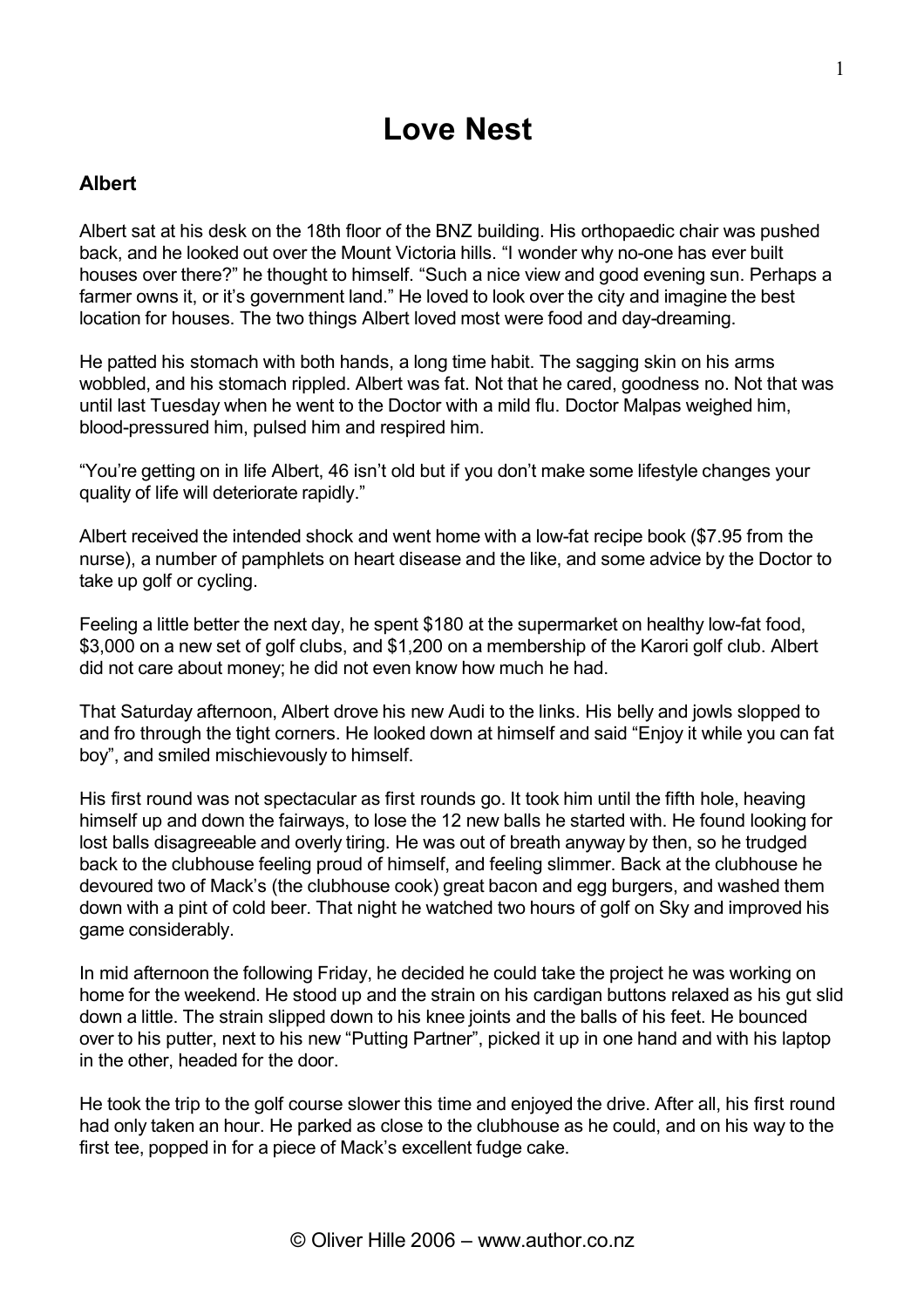## **Sarlenkaar**

Sarlenkaar lay inside a fallen log, in a paddock bordering the second hole of the Karori links. She (the most convenient description of her sex, although she had none that would fit within a human paradigm) was non human and non earth-born.

Sarlenkaar left her birth-world 86 light years before, with 481 others. Each travelled in different directions into space. She travelled in stasis, unconscious and unknowing, with only her instincts and her eggs alive within her. The equivalent of a computer brought her back to consciousness when she reached the first life-planet of her journey - earth. Her ship, at 18 centimetres, was unnoticed entering the earth's atmosphere above the pacific. She chose the nearest large land mass, and found a place to wait, a little way from a city.

Since 11:42 am Sarlenkaar had been ready. Instinct told her the host must be alone, and the larger the mass the better. She became very warm and aroused when she sensed Albert toiling up to the first green for his eighth shot.

Albert was in a jolly mood as he swung his pitching wedge back and forth. He tried to bend his knees a little and swing slowly and straight as he had seen Tiger Woods do on TV. The huge slice of earth had no chance as Albert's considerable mass was discharged into his pitching wedge. The massive divot slopped in a heap twelve metres ahead and the ball dribbled a little further. Albert tried a few more practice swings and looked down embarrassed at the brown earth he had scarred.

He did not like the second hole. Climbing up to the tee was hard work, and he rested at the top. "I've got to get the ball over the creek this time", he wheezed out loud. He duffed the first into the long grass in front of the tee and pulled another one from his pocket. His second shot clipped the top of the ball but it plopped over the creek on the second bounce. "Ha" he said and smiled broadly at no-one.

Sarlenkaar waited until his fourth shot went to the right near the boundary fence. She became hot with anticipation, and her small body shook in tiny spasms. She felt her responsibility to the hive - she had to succeed with the host.

Albert ambled over to his ball, and picked an eight iron out of his bag. While he had a few practice swings, Sarlenkaar (on ten legs) jumped out of the tree trunk and ran fast though the grass towards him. Coming up behind him, she jumped a few feet from him, and inserting her sting into his leg just above his walk socks, disgorged some 3,000 tiny eggs into his flab.

Albert cried out in pain and reached back to brush Sarlenkaar off his leg. He lifted his big foot, and his Nike cross-trainer stamped down on Sarlenkaar with a pressure of 20kg per centimetre. Sarlenkaar died in peace, her task complete.

"Damn country pests" said Albert as he looked down on the strange multi-coloured carcass. He took aim, and with the best shot of his short golfing history, chipped Sarlenkaar's carcass into the trees to the right of the green.

Twisting his body as best he could, Albert looked at his leg where he had been stung. There was a slight lump but the puncture had sealed up. He rubbed it gently and felt no pain. Unfortunately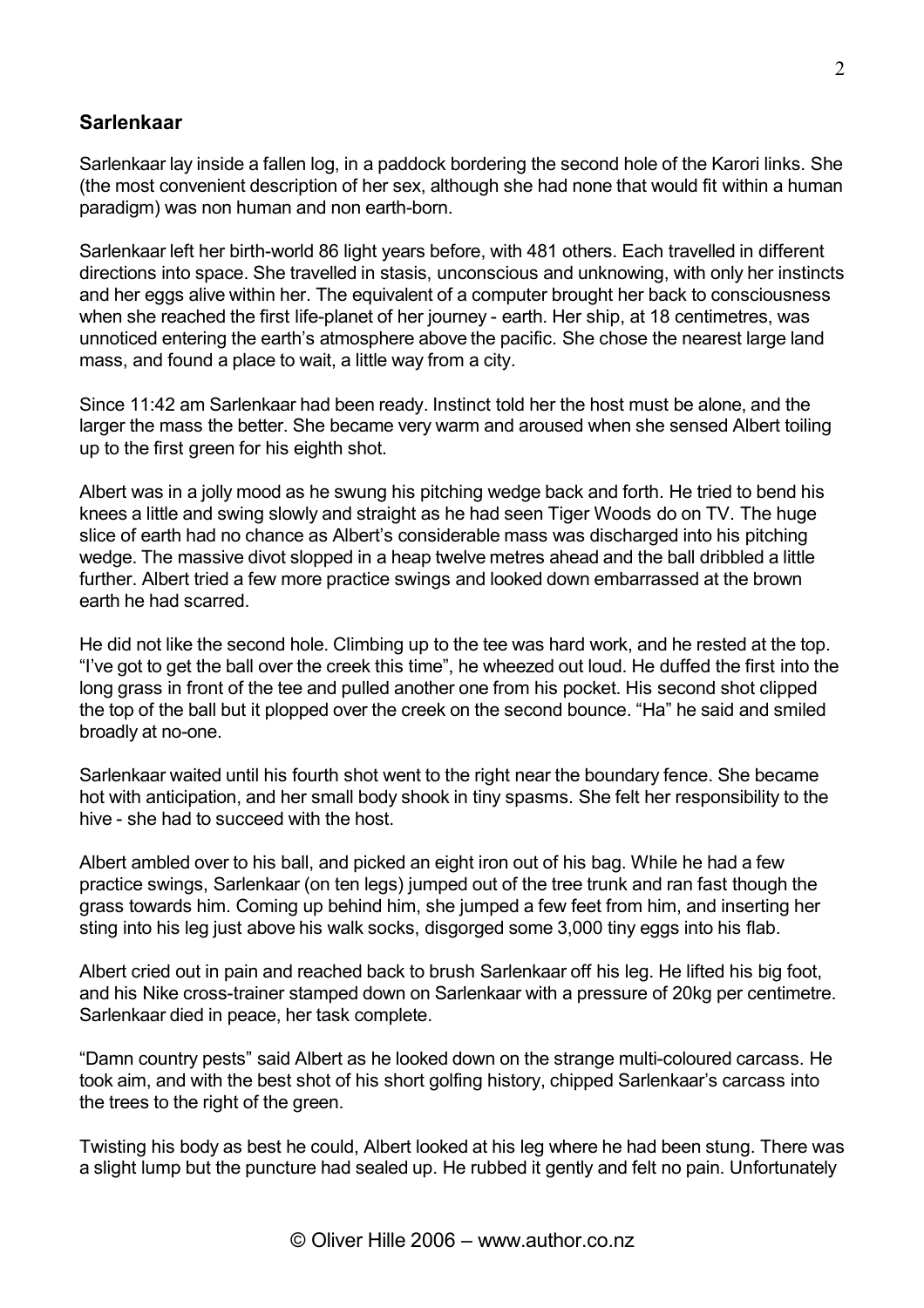his chipping touch deserted him, and he took another six shots to finish the hole. As he pushed the flag home, he began to fell drowsy, and so, feeling happy with his minor improvement, made his way back to the car.

## **Albert**

Albert drove sleepily up the driveway of his large Kelburn house where he lived alone. He stayed awake long enough to undress and climb into his soft king-size bed. A few minutes later he was sound asleep. While he slept, the eggs began to synthesise a powerful drug which leaked slowly into his bloodstream. When Albert woke fifteen hours later his whole mind and heart were filled with a deep love for the bump on his leg. He did not find it at all unusual, his only desire was to love and protect his bump. He felt no strangeness when his already formidable appetite doubled, as he voraciously ate through the food in his house. The bump very slowly, almost imperceptibly grew larger.

On Monday morning, Albert limped to his office, packed a few books and CD-ROMs, and left a message to say that he was working from home. He stopped in at the supermarket and bought loads of vitamin and protein rich food, including three kilograms of sea-food which he ordinarily detested. Back at home he did little more than eat, sleep, and pat his swelling leg paternally.

On Tuesday, one of his clients rang about a project he was working on. Albert said he was sorry but had to go overseas for a month, and the work done so far would not be billed. He rang his office and changed his phone message to that effect, and did the same to his answer phone at home. After consuming a huge pile of seafood (raw) he fell into bed again.

By Thursday, Albert's leg was very swollen and red, and he was beginning to lose the feeling in his toes. Very slowly and gently, he drove to the bank and withdrew \$5,000 in cash. He then went to the supermarket where he slowly shuffled round, filled four trolleys and spent \$926. "For my friends", he said to the check-out girl in a conspirator's whisper. She smiled quite sweetly and asked one of the trolley boys to help Albert load the food into his car.

Albert gorged and slept and watched TV, and completely forgot he had not been to the toilet for a week. He checked on his leg regularly with joy and eagerness, watching sometimes for hours. By Monday of the following week his leg was bloated and his skin was breaking down. An opaque liquid ran slowly from the broken areas. His foot was black and he felt nothing there.

After a few days his food supply ran low again. Albert rang Student Job Search and asked for an honest young person with a car. Sarah Bolton arrived at his house soon after. Albert opened the door until the safety chain was taut. He handed her \$1000 and a large list. "For a big party" was all he said. Sarah nodded and backed away, his pungent smell wafted through the doorway to her. Three hours later she returned and loaded all the grocery bags onto Albert's front door step. He gave her \$100 and apologised that he was sick. He asked her to return the following week.

Food preparation was a thing of the past. He opened the bags just inside the door and gorged himself on raw meat, nuts, chocolate, yoghurt, and coke. His mass had increased nearly 40% in two weeks. The final time he moved any distance was the day after Sarah's visit. He half-crawled favouring his immense right leg, to his bed and took four pillows back to the front door. He made sure the phone was in reach and lay down to sleep.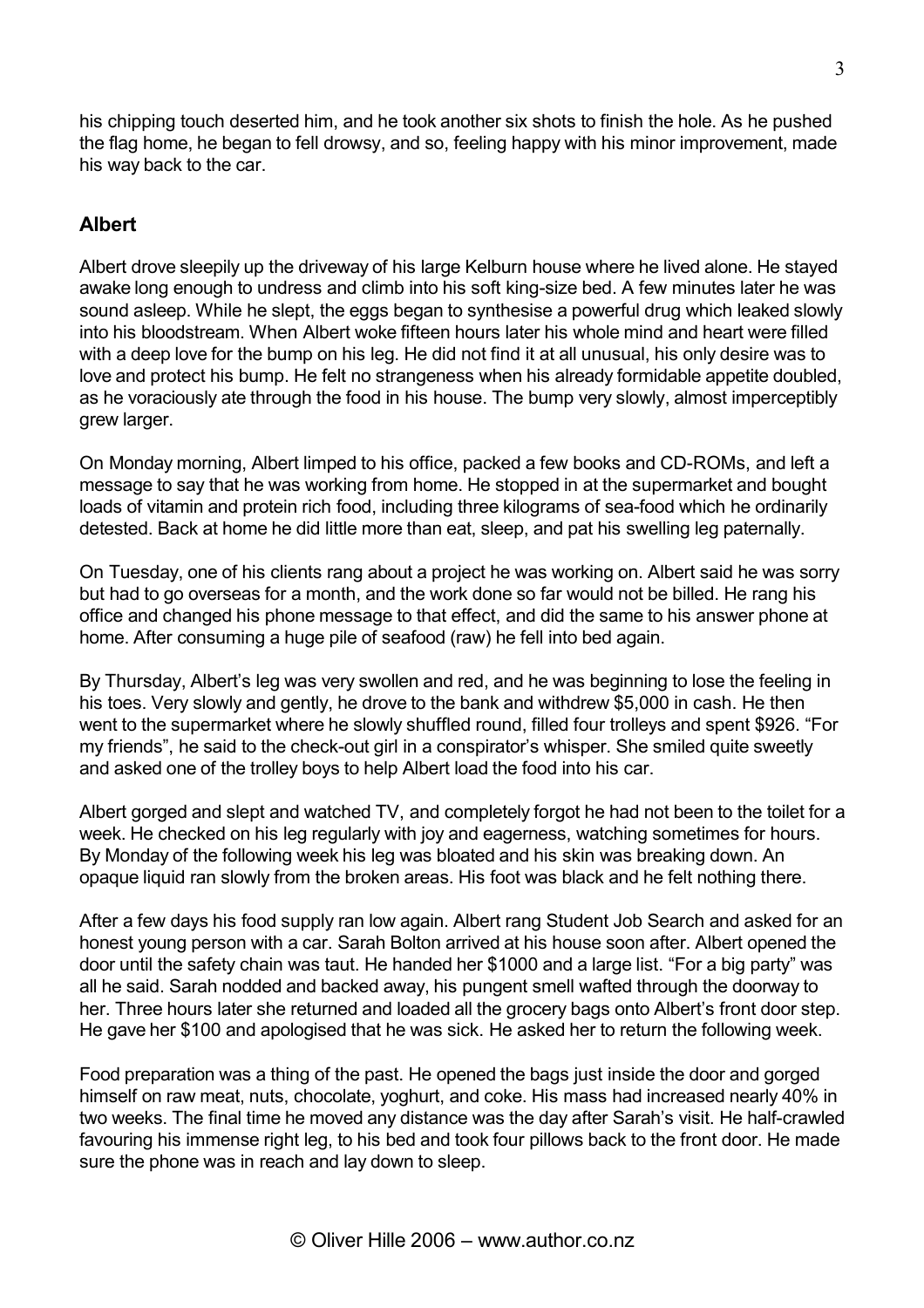When he woke on the evening of the following day, he noticed the bumps in his leg had moved through, into his lower abdomen. They must be burrowing he thought with pride. "Oh my darlings", he said aloud. "You're growing stronger every day aren't you!"

While he watched TV, the larvae continued down into his left leg; consuming, growing, developing. By the next morning, from his lower stomach down, he was a twitching, moving, mass. During a commercial break he looked down at himself and had an idea. He put a banana, a steak, and a small block of cheese on his leg and stomach. The steak and the cheese were absorbed and consumed within 10 minutes, and Albert noticed flashes of tiny teeth from time to time. The banana rolled off him untouched so he ate it skin and all.

The next Wednesday, Sarah knocked on the door, waking Albert from a 20 hour sleep. He pushed \$1000 under the door and croaked "The same again please." Sarah backed away a little scared and nauseous. The smell was atrocious within a few metres of the house. She delivered the food, kept \$200 of the \$1000 and accepted the \$100 which was slid under the door. "Dirty old bastard" she whispered on the way out. But she had agreed to come back on Friday.

Albert's parasites were clever. They left his main organs, stomach, and right arm alone, but occupied the rest of him. Albert simply put mounds of food on himself, and it was consumed. Most of the time now he just looked at his squirming, writhing body with deep love. He knew he was happier than he had ever been, and he would be happy to die for his new children.

On Friday, after her 10 o'clock lecture, Sarah once again knocked on Albert's door. She could stand the smell and weirdness for \$300. Albert opened the door a crack and whispered to her. Sarah bent down, holding her nose, to hear him better. Taking a deep breath, Albert opened the door, grabbed the front of her shirt, and pulled her inside. Sarah screamed and vomited as Albert held her on top of him. She screamed and choked as she felt little creatures burrowing into her breasts and stomach. As she gasped a breath between screams and struggles, she realised she loved it and loved them. She snuggled into Albert's huge wriggling mass. Hungry, twisting larvae chewed into her with sucking slurping sounds. When Albert woke the next day, there was nothing left of Sarah.

Albert rang Student Job Search again. The woman who answered was a little put out by his request for a very large woman to clean his house. When Albert explained that he was very large, and felt more comfortable about a large person in his house, the woman said she understood. Amelia arrived at 4pm. She was a strapping 90 kilos, and arrived a little hot, and out of breath. Albert opened the door a few centimetres to her knocking, reached up his hand and said "Hi". The smell hit her, and she almost backed away. But from habit, she reached out to shake Albert's hand. He grasped it and pulled her down towards him. With a surprised look she fell off balance, into a heap on the front door step. Albert rolled, and squeezed around the half open door and dragged her on top of himself. Amelia's muffled yells of fear and pain soon turned to sighs of joy as the burrowers consumed her. Amelia and Albert became one writhing, jolting spasm of flesh.

Albert's task complete, he drew his last breath in ecstasy as the burrowers finally chewed into the rest of him, and took the last sustenance they needed.

## **The Spread**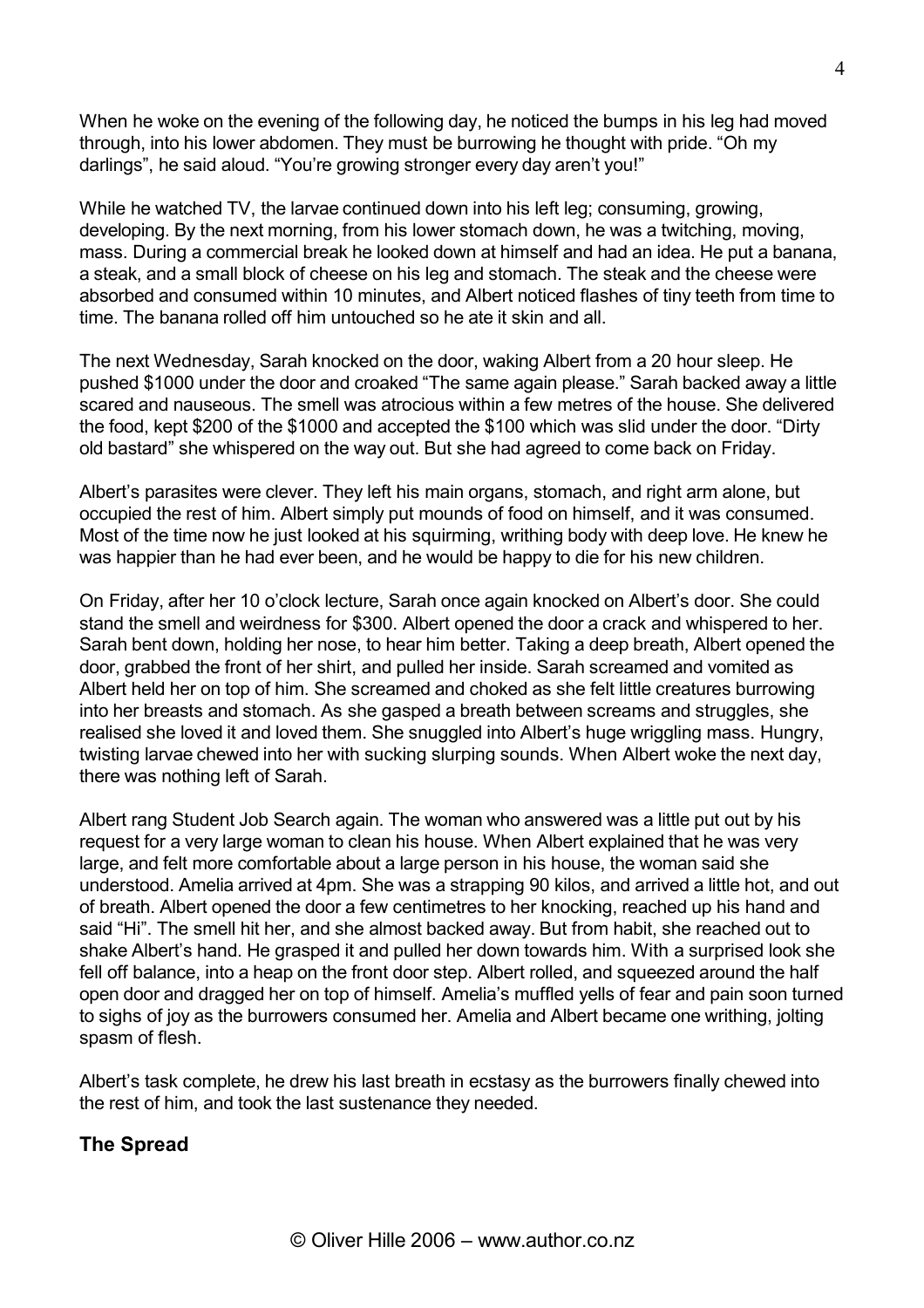At 7:36am the next morning, as the first rays of sun licked Albert's front door step, Sarlenkaar's offspring broke out of the flip-flopping squelch, and found patches of sunshine to stand in. Over 900 of them broke free of the bubbly white mass, and stood taking energy from the sun. As they dried, they turned bright colours in strange, wonderful patterns.

By 9:15, they were all ready. They came together and formed an intricate circle. Then at once, as if a signal had been given, ran off in their designated directions to find a host.

Skinny people and pets were generally ignored as the swarm moved out in search of flesh. A few were run over, and some were mauled by cats. But by mid-afternoon, almost all had found a host, delivered their eggs and died. News reports started from 11:00am, and scientists and pest control experts were alerted shortly before 2:00pm. Relatives, friends, work-mates, and doctors notified the police, the Council, hospitals (whoever would listen) about the love-struck hosts' bizarre behaviour. A state of emergency was called for Wellington City at 7:00am the next morning (Sunday).

Almost all of the 900 alien carcasses were found, classified, and examined. All known hosts were isolated. All of the hosts violently defended any attempts to examine their lumps. Undetected hosts hid or fled out of town to protect their loved parasites. Many were caught by road blocks and search teams.

Special Forces from the UN and the Pacific Rim flew in, as well as an elite team of disease control personnel from the U.S. A large private hospital was commandeered, and the 812 captured hosts were tested, observed, operated on, and in some cases euthanased when the parasitism was too advanced.

Scientists, doctors, and zoologists were disconcerted by the new, unknown creature. The thousands of eggs, the rate of advancement, and the hosts' love-sickness scared most of them. Newly found hosts turned up regularly, but everyone was concerned about the dozens still at large.

## **The Hosts**

Andrew had been struggling uphill on the way home from a weight watchers group when he was attacked. The drug acted straight away, and he began to fill up on food at the local dairy. He heard the 11:00am news and realised he should get out of town. He emptied the contents of his fridge and freezer, and a rifle, into the back of his Hilux, and drove over to the Wairarapa. He drove off the main road and deep into a forest, following a fire-break. He went as far as he could, stopped and ate all he could manage, and took the rest of his food and rifle into the bush.

Andrew and 28 others were never found. The most successful of Andrew's parasites found a number of large pigs, a herd of cattle, and a farmer and his wife. The rest settled for sheep, goats, and the two farm dogs.

Helen was attacked walking down the hill not far from Albert's house, on her way to the bus to the airport. She flew to Auckland as planned (after cleaning out most of the Koru Club Lounge buffet lunch), took a bus into Northland, and disappeared into farm and forest land, stealing food, and eating fruit. A few days later she graduated to lambs and sheep. Her burrowers found their way into three small towns as well as large numbers of livestock. The Special Forces arrived in under an hour. They had found Albert's remains and traced his activities. The